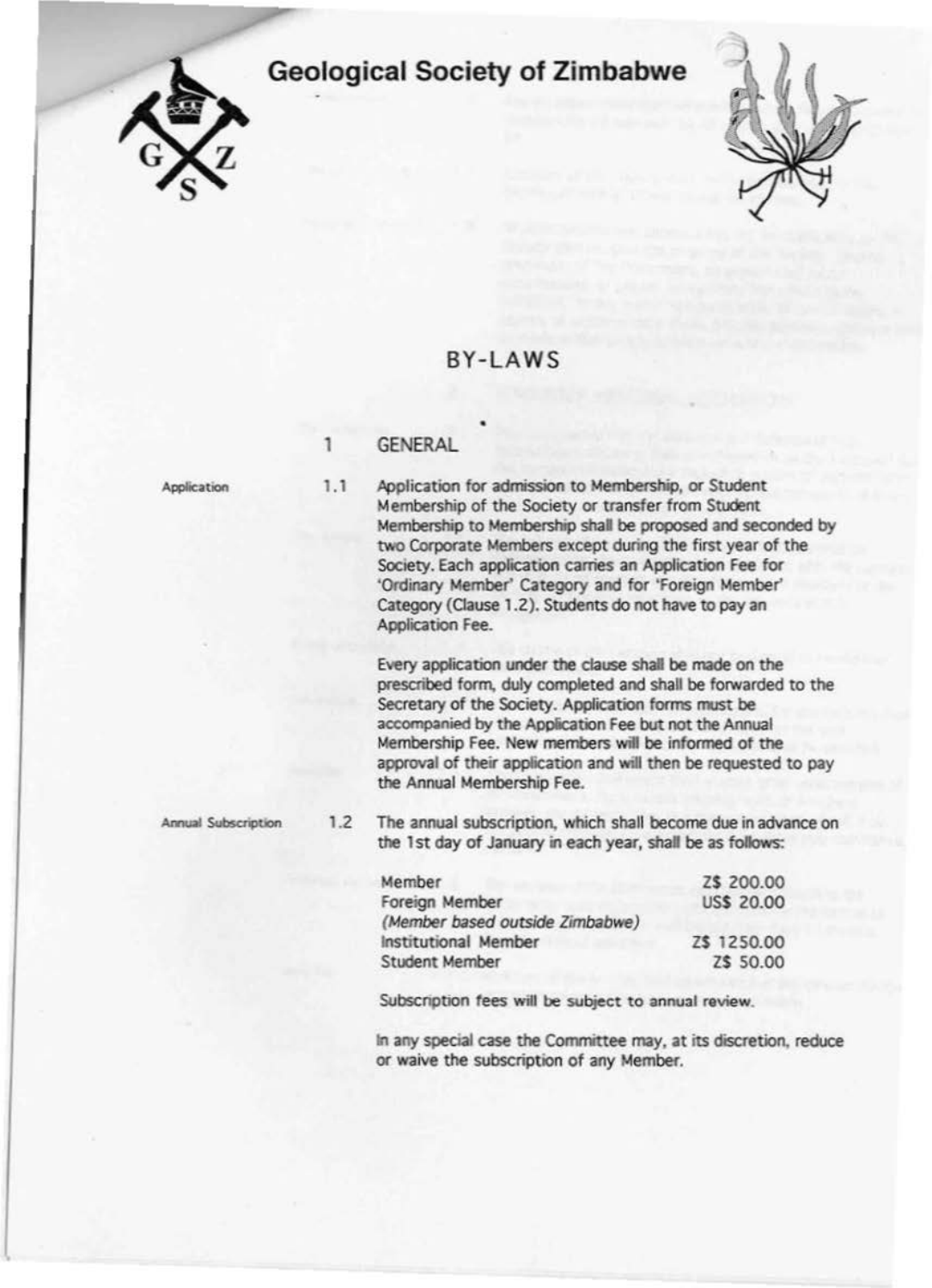A Member in good financial standing, who has attained the age of sixty-five years and who has been a Member of this or any properly constituted, pre-existing geological society of this country for at least 25 years shall have his annual subscription waived.

Members of not less than 1 0 years standing may become exempt from the payment of any further subscriptions upon payment of two-thirds of the amount due in subscriptions in order to bring their period of membership up to forty years, provided that the reduced subscription payable on attaining the age of sixty-five years shall not be taken into consideration in determining the compounded subscription.

1.3 Should a Member or Student Member be admitted on or after the 1st day of July of any year, his/her subscription shall be reduced by half.

> When a member or student member is admitted during the last two months of the year, his/her first annual subscription shall cover the period to the end of the succeeding year.

> Student Members who attain the age of twenty-six years may remain Student Members until the end of the Society's financial year during which they attain twenty-six years of age.

> Student Members may transfer to the grade of Member, and shall pay the subscription applicable to that grade from the beginning of the calendar year of the Society succeeding the date of their transfer to the grade of Member to the beginning of the ensuing Financial Year of the Society. Such Student Members shall not be entitled to the privileges of a Corporate Member except on payment of the subscription of a Member. Student Members who on transfer to the grade of Member, elect to pay the enhanced rate of subscription which shall be calculated pro *rata,* shall be immediately entitled to the privileges of a Corporate Member.

1.4 Any Member whose subscription is three months in arrears shall not be entitled to receive notification of any meeting, lecture of field trip, shall not be entitled to participate or vote at any meeting of the Society nor shall that member ne entitled to receive a copy of the Society's Newsletter. Such Member shall be reported by the Membership Secretary to the Committee which mayt direct the Membership Secretary to make an application for immediate payment.

1.5 In the event of the subscription continuing in arrears for three months after the date of said application in Clause 1.4, the Committee shall direct the Membership Secretary to remove the name of the defaulter from the Membership Register.

Subscriptions

**Arrears** 

**Defaulters**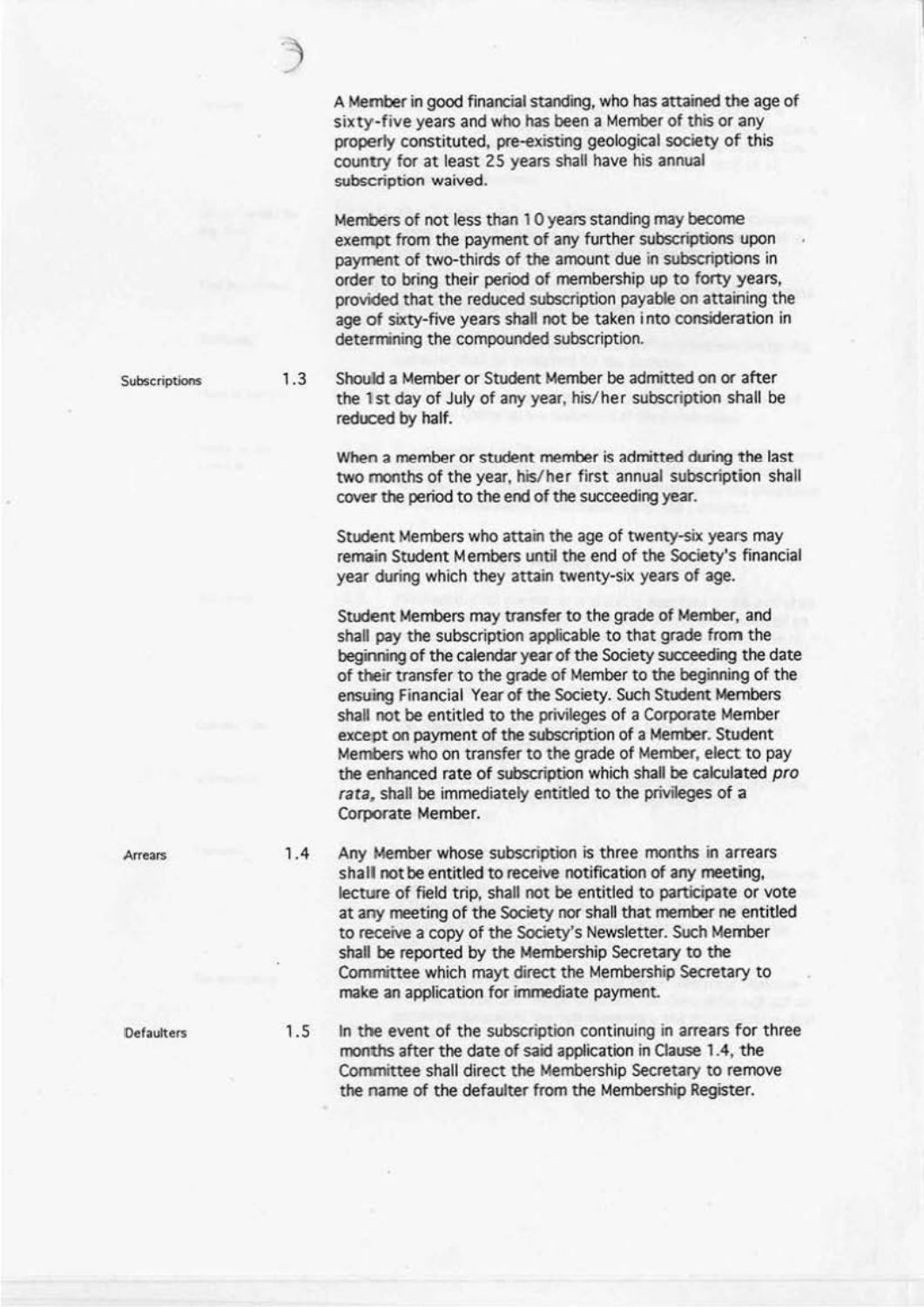Membership on payment of all arrears plus a re-application fee.

- Members of the Society shall notify the Secretary of the  $1.7$ Change of Address Society, in writing, of any change of address.
- All contributions and papers accepted for publication by the 1.8 Papers and Copyright Society shall become the property of the Society. Save by permission of the Committee, no person shall cause contributions, or papers, or extracts from them to be published. In any permitted publication of contributions, or papers, or extracts from them, suitable acknowledgement shall be made to the Society as the source of the information.

#### $\overline{c}$ MACREGOR MEMORIAL LECTURESHIP

- $2.1$ The Lectureship shall be awarded to a Scientist of high The Lectureship international standing (herein referred to as the Lecturer) for the purpose of delivering a lecture or course of lectures from time to time as the Committee sees fit, but not less than every fourth year provided funds are available.
- $2.2$ The Subject of the lecture or course of lectures shall be The Subject determined by the Committee in conjunction with the Lecturer but shall be on matters of topical interest to Members of the Society with special reference to the interests of A.M. Macgregor.
- $2.3$ The choice of the Lecturer shall not be limited to candidates Choice of Lecturer from Zimbabwe
	- $2.4$ The Committee shall call for nominations for the Lecturer from Corporate Members at least 30 days prior to the next Committee Meeting at which the Lecturer shall be selected.
	- The Committee shall select the Lecturer after consideration of  $2.5$ all nominations, by a simple majority vote of Members present, should more than one nomination be received. If no suitable nomination is received the Committee may nominate a lecturer.
- The decision of the Committee shall be made known to the Informing the Lecturer  $2.6$ Lecturer as soon as possible and a date set for the lecture or course of lectures which shall be not later than 12 months from the date of selection.
- Date Set

Nominations

Selection

Members of the Society shall be informed of the date set for the  $2.7$ lecture or course of lectures as soon as possible.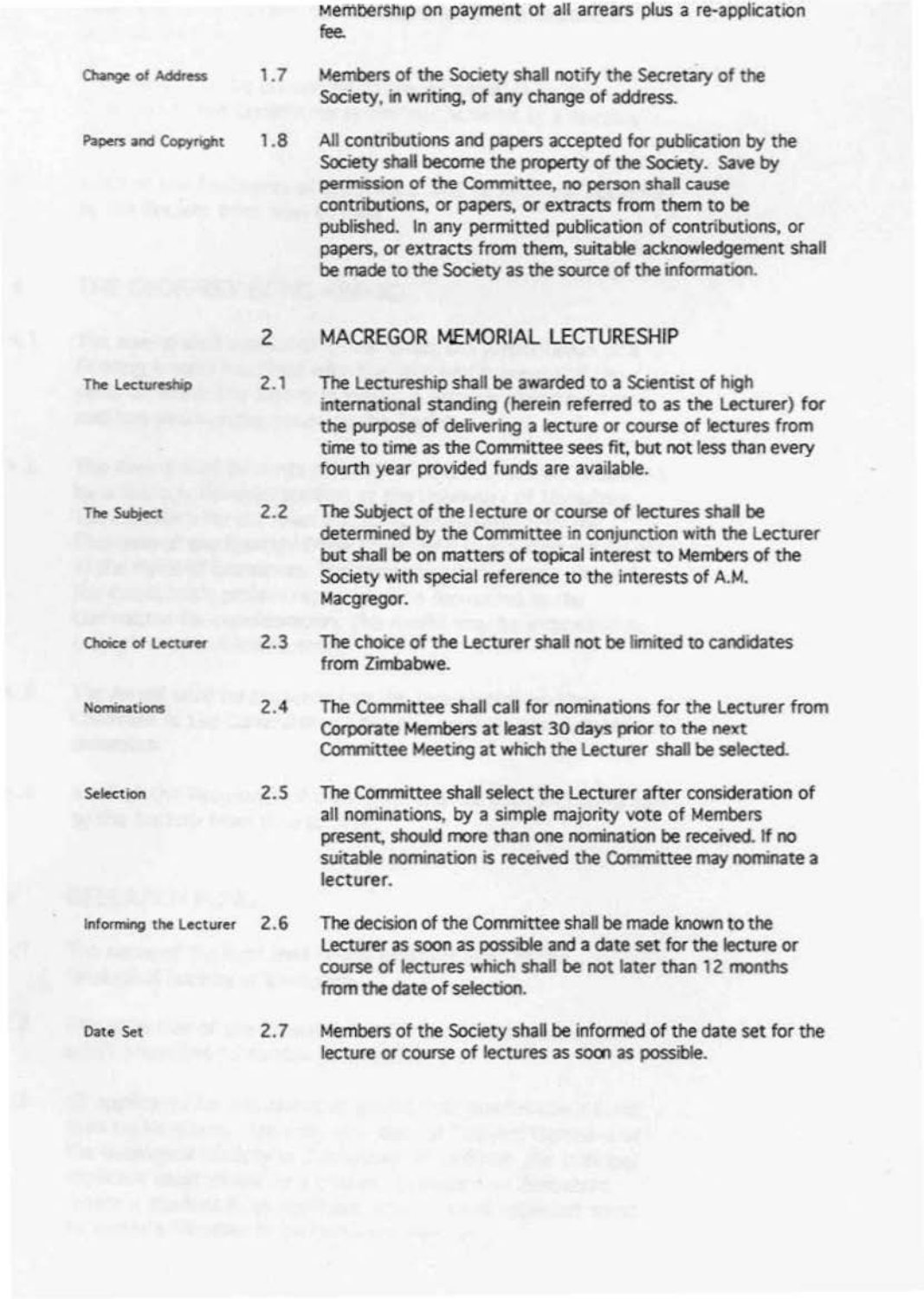| Funding                      | 2.8  | The Lectureship shall be funded from a special fund of the<br>Society made up by subscriptions from Institutional Members.<br>The Committee may withdraw or add money as it sees fit, but<br>only with the concurrence of seventy-five per cent of all<br>Committee Members.                                                                                                           |
|------------------------------|------|----------------------------------------------------------------------------------------------------------------------------------------------------------------------------------------------------------------------------------------------------------------------------------------------------------------------------------------------------------------------------------------|
| Costs Covered by<br>the Fund | 2.9  | The Lecturer will be awarded all travelling costs at excursion<br>rates, a full subsistence allowance while in Zimbabwe, and a<br>small honorarium at the discretion of the Committee.                                                                                                                                                                                                 |
| Free Admittance              | 2.10 | The lecture or course of lectures shall be free to all Corporate<br>and Student Members of the Society.                                                                                                                                                                                                                                                                                |
| Publishing                   | 2.11 | The content of the lecture or course of lectures written by the<br>Lecturer shall be published by the Society.                                                                                                                                                                                                                                                                         |
| Place of Lecture             |      | 2.12 The lecture or course of lectures shall be held in Harare and<br>any other centre at the discretion of the Committee.                                                                                                                                                                                                                                                             |
| Duties of the<br>Lecturer    | 2.13 | If non-resident in Zimbabwe the Lecturer shall normally spend<br>a minimum of ten days in Zimbabwe and may be requested to<br>visit places of geological interest in Zimbabwe at the discretion<br>of the Committee, after discussion with the Lecturer.                                                                                                                               |
|                              |      |                                                                                                                                                                                                                                                                                                                                                                                        |
|                              | 3    | THE A.E. PHAUP AWARD                                                                                                                                                                                                                                                                                                                                                                   |
| The Award                    | 3.1  | The Award shall consist of a suitably inscribed scroll and shall<br>be presented to the Author or Authors who in the opinion of an<br>appointed sub-committee, made an important contribution to<br>the geology of Zimbabwe by publication of a paper in a<br>recognised scientific publication. The Author(s) need neither<br>be a Member(s) of the Society nor resident in Zimbabwe. |
| Calendar Year                | 3.2  | The Award shall be presented for the Calendar Year during<br>which the Committee takes office.                                                                                                                                                                                                                                                                                         |
| Nomination                   | 3.3  | Corporate Members of the Society shall be invited to nominate<br>publications for consideration at the beginning of the<br>succeeding year.                                                                                                                                                                                                                                            |
| Selection                    | 3.4  | A sub-committee shall be appointed by the Committee to<br>consider the nominated papers and in the event of more than one<br>nomination being received, to select that publication considered<br>to have the highest merit. The Award may be withheld in any<br>year if, in the opinion of the sub-committee, no publication<br>nominated is of sufficient merit.                      |
| Sub-committee                | 3.5  | The sub-committee shall consist of three Corporate Members<br>who need not be Committee Members. The Committee will act on<br>recommendations of the sub-committee and their decision shall<br>be final.                                                                                                                                                                               |
|                              |      |                                                                                                                                                                                                                                                                                                                                                                                        |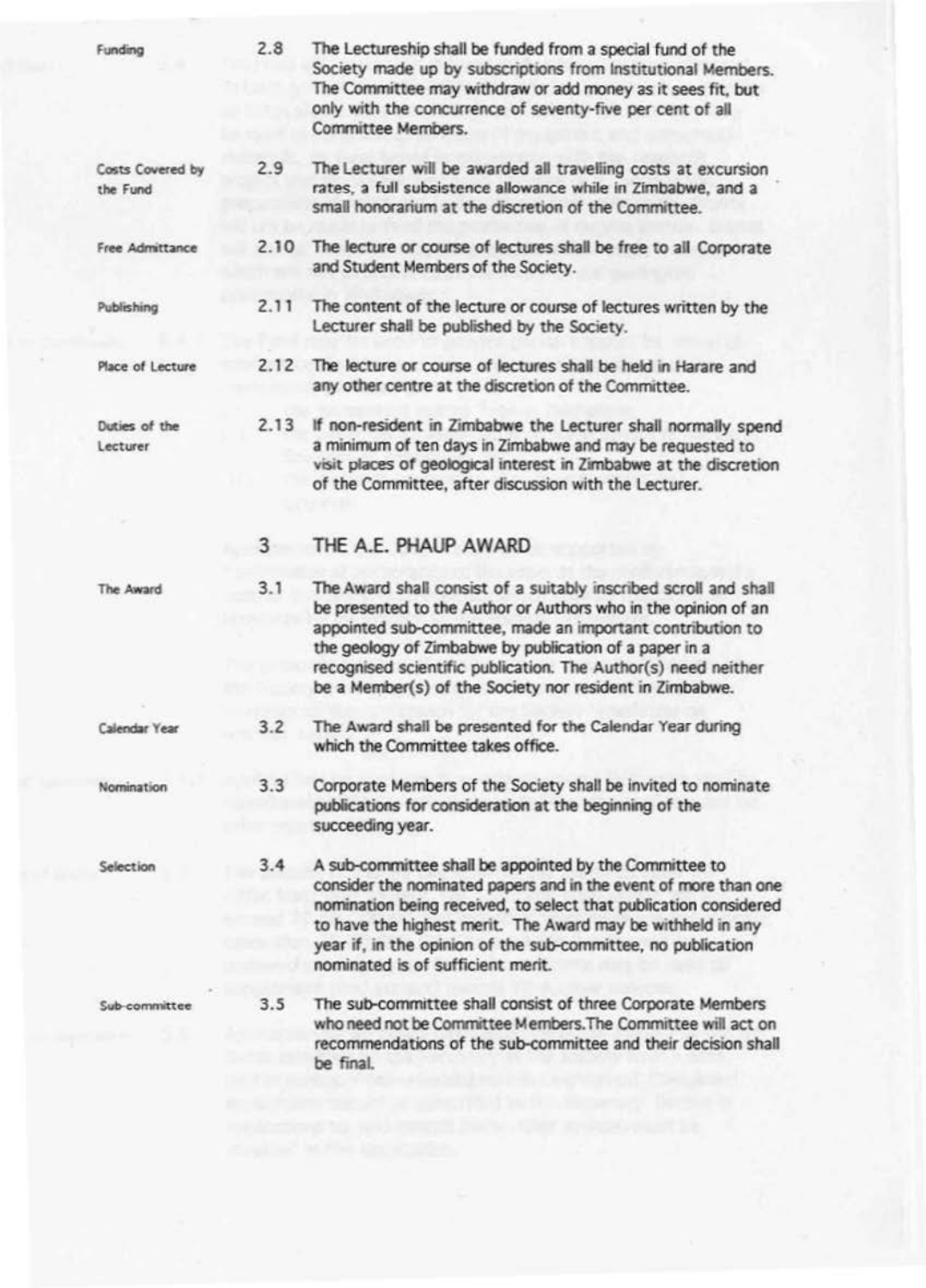| <b>Informing Members</b> | 3.6 | Members of the Society shall be informed of the decision as<br>soon as possible.                                                                                                                                                                                                                                                                                                                                                                                                          |
|--------------------------|-----|-------------------------------------------------------------------------------------------------------------------------------------------------------------------------------------------------------------------------------------------------------------------------------------------------------------------------------------------------------------------------------------------------------------------------------------------------------------------------------------------|
| Presentation             | 3.7 | The award shall be presented to the recipient(s) by the<br>Chairman of the Committee or his/her nominee at a suitable<br>ceremony.                                                                                                                                                                                                                                                                                                                                                        |
| Roll of Awards           | 3.8 | A roll of the Recipients of the Award shall be kept and published<br>by the Society from time to time.                                                                                                                                                                                                                                                                                                                                                                                    |
|                          | 4   | THE GEOFFREY BOND AWARD.                                                                                                                                                                                                                                                                                                                                                                                                                                                                  |
| The Award                | 4.1 | The Award shall consist of a cash prize, the presentation of a<br>floating trophy inscribed with the recipient's name and the<br>yerar in which the award is made, a suitably inscribed scroll<br>and two years' subscription to the Society.                                                                                                                                                                                                                                             |
| Selection                | 4.2 | The Award shall be made annually for the best project produced<br>by a Geology Honours student at the University of Zimbabwe.<br>The candidate for the Awar d shall be recommended by the<br>Chairman of the Geology Department who shall act on the advice<br>of the Panel of Examiners. The recommendation and a copy of<br>the candidate's project report shall be forwarded to the<br>Committee for consideration. The Award may be withheld if no<br>project is of sufficient merit. |
| Presentation             | 4.3 | The Award shall be presented to the recipient(s) by the<br>Chairman of the Committee or his/her nominee at a suitable<br>ceremony.                                                                                                                                                                                                                                                                                                                                                        |
| Roll of Awards           | 4.4 | A roll of the Recipients of the Award shall be kept and published<br>by the Society from time to time.                                                                                                                                                                                                                                                                                                                                                                                    |
|                          | 5   | <b>RESEARCH FUND</b>                                                                                                                                                                                                                                                                                                                                                                                                                                                                      |
| Name of Fund             | 5.1 | The name of the fund shall be the Research Fund of the<br>Geological Society of Zimbabwe.                                                                                                                                                                                                                                                                                                                                                                                                 |
| Objectives               | 5.2 | The objective of the Research Fund is to assist Zimbabwean<br>earth scientists to further research.                                                                                                                                                                                                                                                                                                                                                                                       |
| Eligibility for Award    | 5.3 | All applicants for the award of grants from the Research Fund<br>shall be Members, Honorary Members or Student Members of<br>the Geological Society of Zimbabwe. In addition, the principal<br>applicant must either be a citizen or resident of Zimbabwe.<br>Where a student is an applicant, the principal applicant must<br>be either a Member or an Honorary Member.                                                                                                                  |

 $\bigcirc$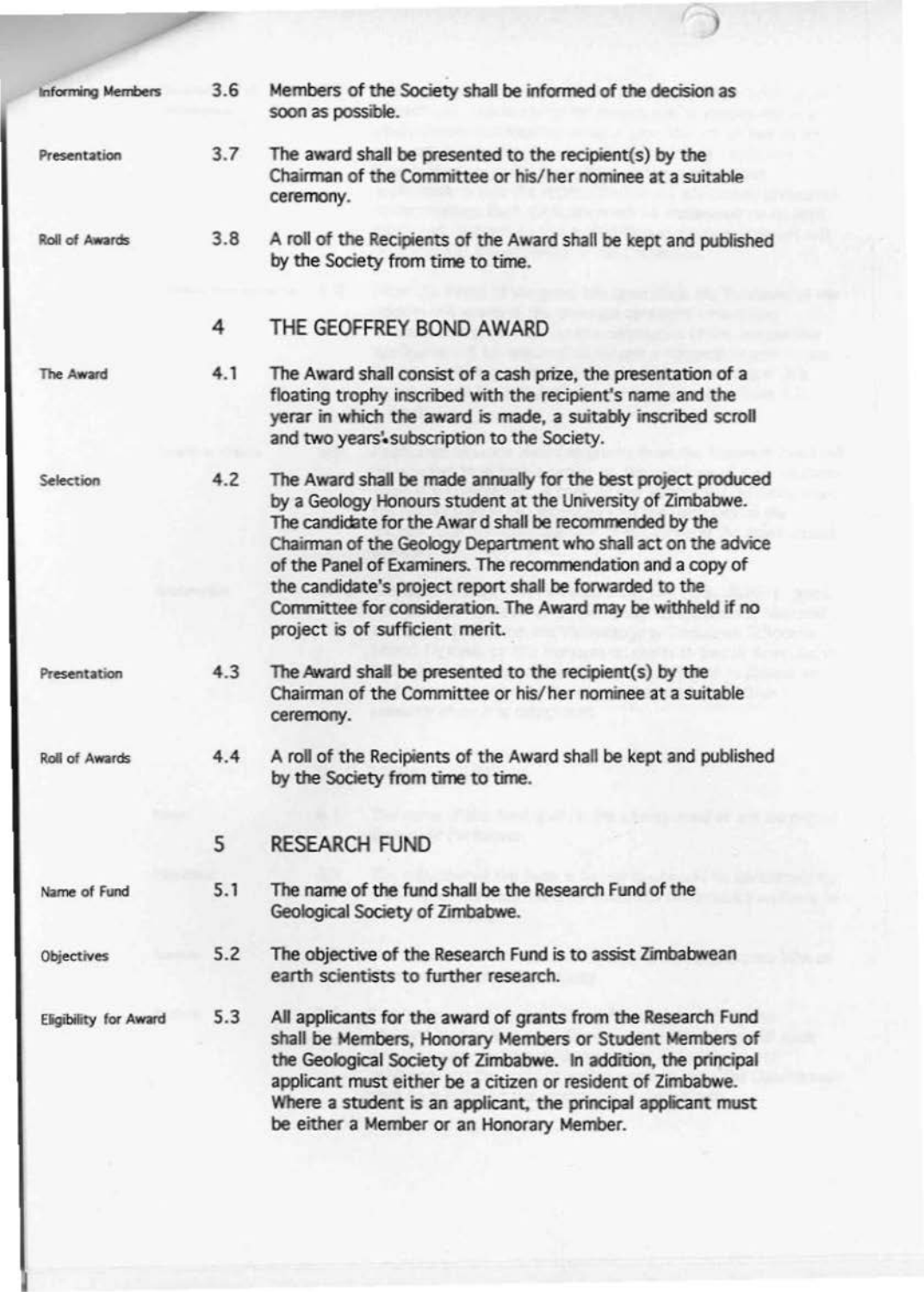Use of Grant 5.4 The Fund will be used to support well defined projects deemed to be in accord with the objectives of the Fund. It is not possible to detail all the uses to which grants may be put but they may be used to purchase small items of equipment and consumable materials, to fund travel in connection with the research project and to pay for approved services (e.g., used in the preparation of maps and publications) and assistance. Grants will not be made to fund the production of degree theses. Grants will not be made to support projects which result in reports which are not available to all members of the geological community in Zimbabwe.

Travel to Conferences 5 .4 .1 The Fund may be used to provide partial support for travel to conferences by Members who are presenting papers at the conference, provided that:

- i ) the presenting author lives in Zimbabwe;
- ii) the paper being presented is on some aspect of the Earth Sciences in Zimbabwe; and
- iii) the research covered by the paper is recent and original.

Applications to the Committee shall be supported by confirmation of acceptance of the paper at the conference and a copy of the conference abstract which shall be circulated to Members by publication in the Society Newsletter.

The presenting author shall present the paper to Members of the Society prior to departune to the conference and write a summary of the conference for the Society Newsletter on his/her return.

Student Sponsorship 5.4 .2 Applications by students to complete course field work shall be considered by the Committee provided that the applicant has no other source of funding.

Amount of Grants 5.5 The amount of money available for the Research Fund will differ from year to year. For 1 998 the total grants will not exceed ZS SO 000.00 and individual applicants will not receive more than ZS 20 000.00. The available funding will be reviewed annually by the Committee. Grants may be used to supplement (and attract) awards from other sources.

Method of Application 5.6 Application for an award must be made in the manner of the pro forma provided by the Secretary of the Society from whom further copies of these conditions can be obtained. Completed applications should be submitted to the Secretary. Details of applications to, and awards from, other sources must be provided in the application.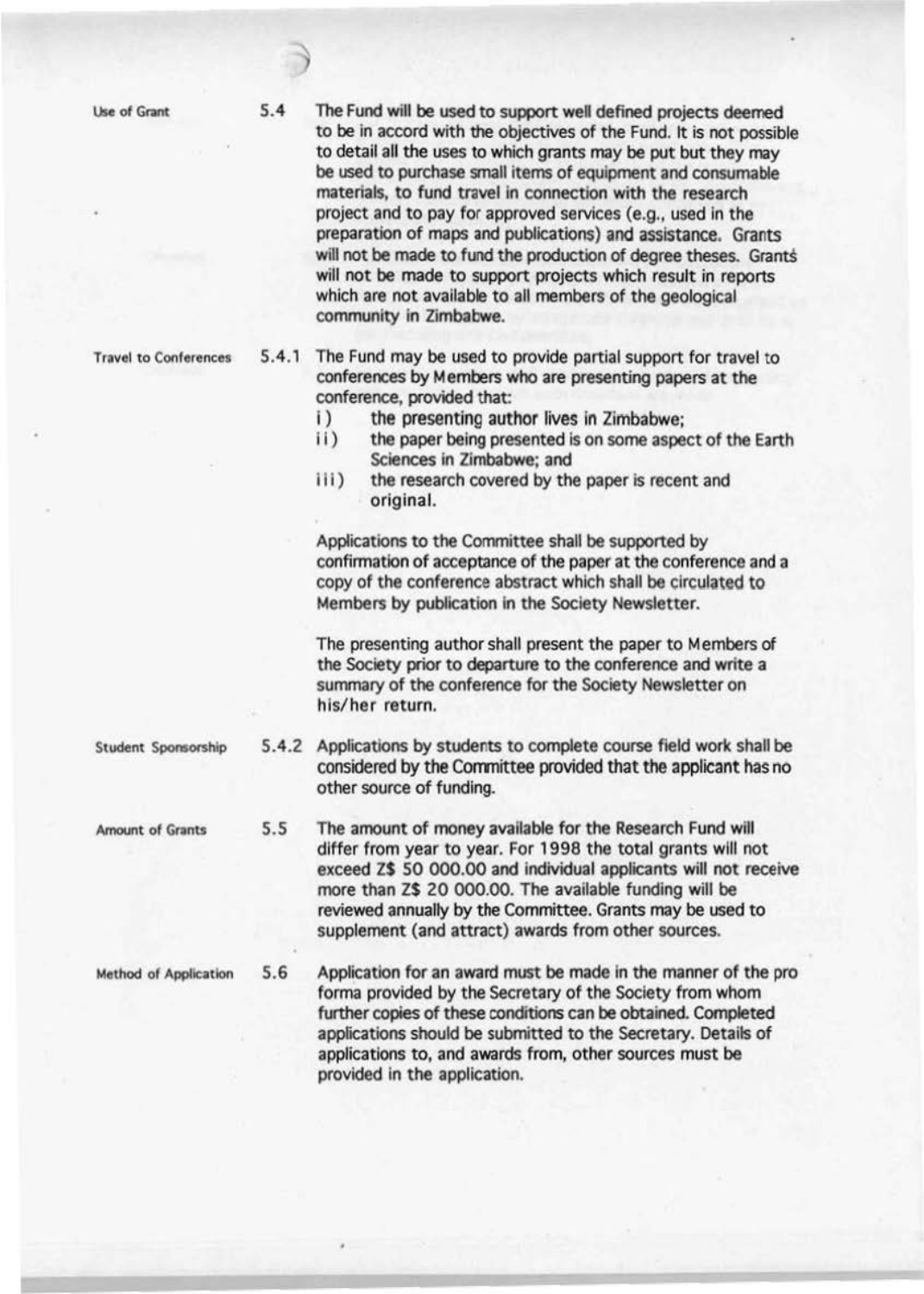| Consideration of<br>Applications | 5.7  | The closing date for applications for awards is the 1st of June<br>of each year. Applications for awards will be considered at a<br>single Committee Meeting as soon after the 1st of June in any<br>one year as possible. It is the responsibility of applicants to<br>brief a Member of the Committee on the details of the<br>application so that the application may be adequately presented<br>at the meeting. Each application will be considered on its own<br>merit and, subject to the availability of funding, support will<br>be granted at the discretion of the Committee. |
|----------------------------------|------|-----------------------------------------------------------------------------------------------------------------------------------------------------------------------------------------------------------------------------------------------------------------------------------------------------------------------------------------------------------------------------------------------------------------------------------------------------------------------------------------------------------------------------------------------------------------------------------------|
| <b>Financial Arrangements</b>    | 5.8  | After the award of the grant has been made the Treasurer of the<br>Society will contact the principal applicant concerning<br>financial arrangements. At the completion of the project the<br>applicants will be required to submit a financial report to the<br>Society, including receipts, on the use of the funds and this<br>report should be included with the project report (see 5.9<br>below).                                                                                                                                                                                 |
| <b>Report on Grants</b>          | 5.9  | Applicants who are awarded grants from the Research Fund will<br>be required to submit a report on the outcome of their research<br>when it is completed. A copy of any publication resulting from<br>the research must be deposited with the Secretary of the<br>Society. Due acknowledgement of the award of the grant should<br>be made.                                                                                                                                                                                                                                             |
| Scholarships                     | 5.10 | The Society may, from time to time, and on availability, grant<br>scholarships to deserving (University of Zimbabwe, National<br>University of Science and Technology or Zimbabwe School of<br>Mines) Diploma or BSc Honours students in Easrth Sciences in<br>Zimbabwe. Sponsored students will be required to deliver an<br>oral presentation to the Society on the outcome of their<br>research when it is completed.                                                                                                                                                                |
|                                  | 6    | <b>LIBRARY FUND</b>                                                                                                                                                                                                                                                                                                                                                                                                                                                                                                                                                                     |
| Name                             | 6.1  | The name of the fund shall be the Library Fund of the Geological<br>Society of Zimbabwe.                                                                                                                                                                                                                                                                                                                                                                                                                                                                                                |
| <b>Objectives</b>                | 6.2  | The objective of the Fund is to buy books and/or periodicals for<br>a library or libraries used by students or research workers in<br>the earth sciences.                                                                                                                                                                                                                                                                                                                                                                                                                               |
| Amount                           | 6.3  | The amount of the Fund spent annually shall not exceed 10% of<br>the money assets of the Society.                                                                                                                                                                                                                                                                                                                                                                                                                                                                                       |
| Method                           | 6.4  | The Society shall request a list of periodicals and books<br>required by the library or libraries at the beginning of each<br>calendar year, together with the names and addresses of<br>publishers and the costs of each requested item. The Committee<br>shall be mindful of the continuity of periodicals.                                                                                                                                                                                                                                                                           |